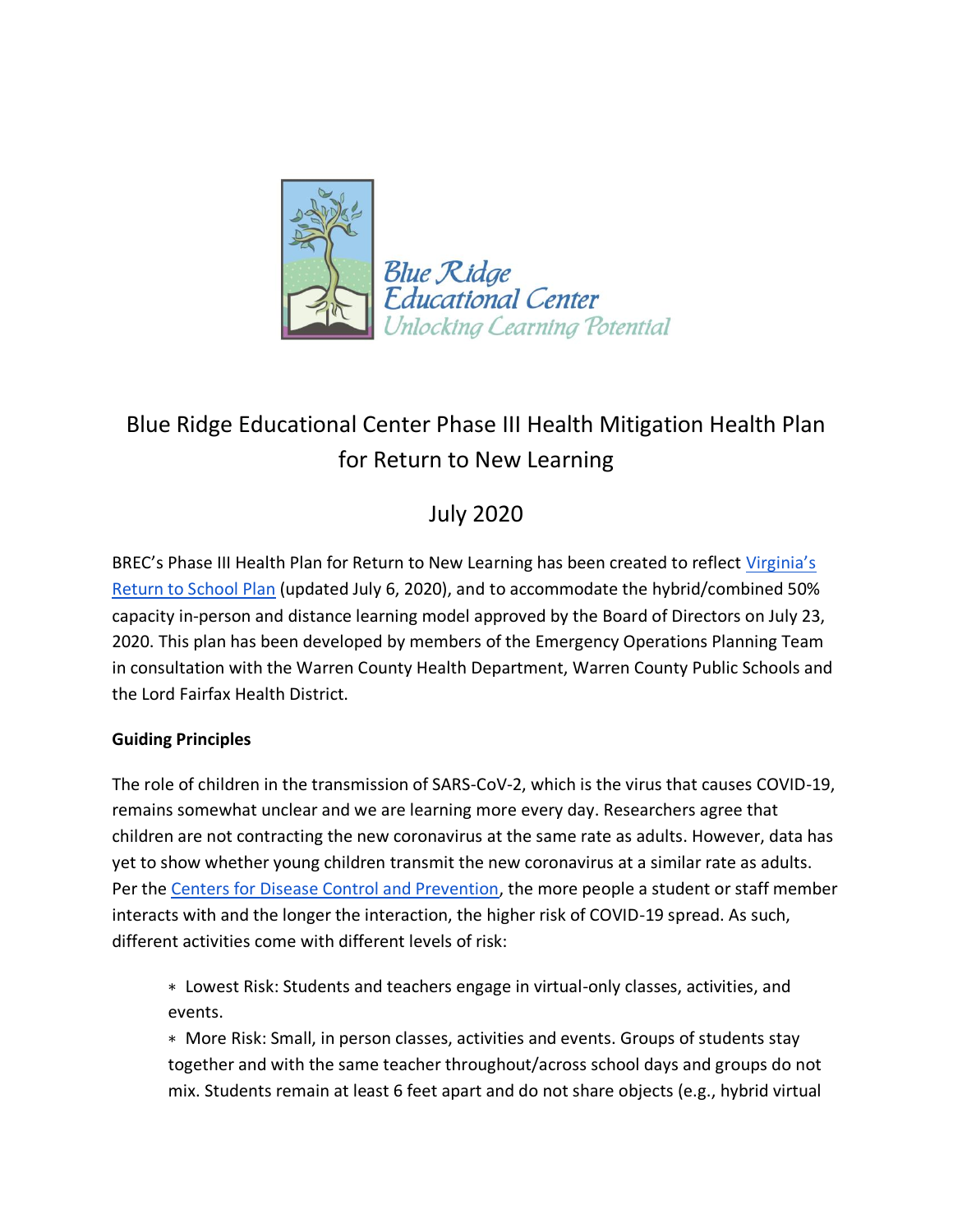and in-person class structures, or staggered/rotated scheduling to accommodate smaller class sizes).

∗ Highest Risk: Full sized, in person classes, activities, and events. Students are not spaced apart, share materials or supplies, and mix between classes and activities. Strategies that will assist in successful planning should center around promoting behaviors that reduce spread of COVID-19. This includes maintaining healthy environments and operations, preparing for, and acting when, someone gets sick and/or presents with symptoms.

Continuous communication among Blue Ridge Educational Center (BREC), the Lord Fairfax Health District (LFHD), Warren County Emergency Services, local public school districts and others in the community have created an environment where mitigation strategies have been successful across settings. Current guidance from state and local partners, input from community stakeholders and successful local strategies are all being used to develop BREC's Phase III Health Plan for Return to New Learning.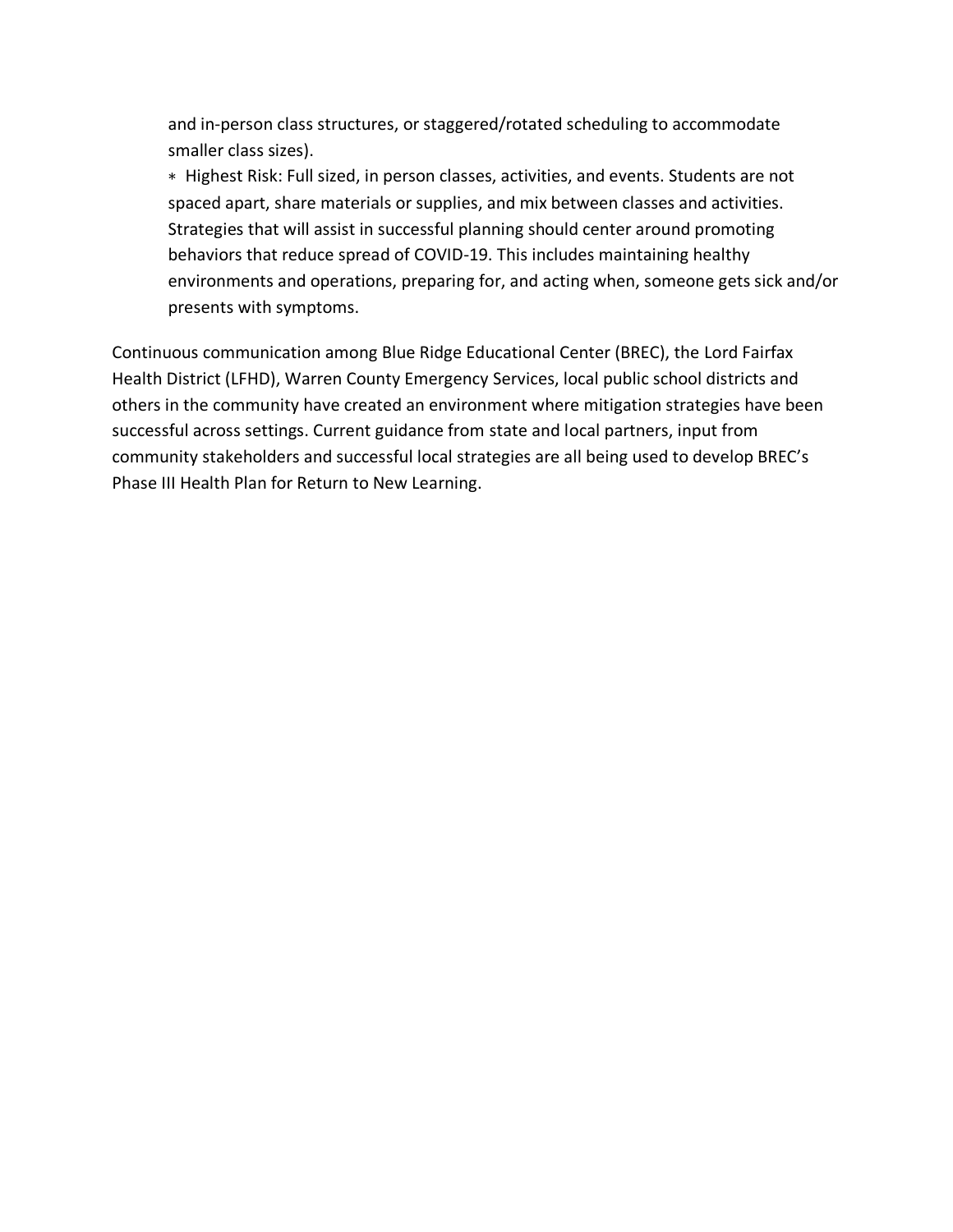#### **I. Planning to reopen**

Our most pressing priority is ensuring that students and staff have as safe and healthy learning environments as possible to return to this fall. Therefore, BREC's Phase III Health Plan for Return to New Learning includes mitigation strategies detailed in CDC guidance to promote behaviors that reduce spread, maintain healthy environments and operations, as well as prepare for when someone gets sick. Planning on reopening means that we must direct much of our initial efforts to developing a safe and supportive environment. Re-opening planning includes:

- A COVID-19 response team within the school has been created (Attachment A), with a point person. Our Emergency Operation Plan (EOP) team will serve as this team with additional members as identified.
- Communication will flow with the Lord Fairfax Health Department on at least a daily basis. Contact information for reaching the local health department are as follows: Phone: 540-722-3480 Contact Liaison for BREC: Paula Mills Epidemiologist phone: 540-771-3725
- Health and absenteeism monitoring and reporting will be ongoing. This information will be reported to LFHD as needed.
	- 1. Student attendance will be tracked in accordance with BREC school policy and guidelines set forth by the Virginia Department of Education. School staff will receive guidance on the parameters for taking attendance for students both in person and virtually. BREC administrators will work with placing school divisions to track student attendance and intervene. Interventions that will be employed by school staff may include:
		- Verification of reason for absences by representatives and school staff;
		- Intervention at three and five consecutive absences intended to stress the importance of school attendance whether it be virtual or in-person; and
		- IEP team intervention at 10 consecutive unexcused absences with referrals made as needed.
- Strategies to prioritize the health of staff and students, mitigate disease transmission, and maintain healthy environments are being implemented. Since March 2020, this has included:
	- 1. Providing remote learning and teleworking for all students and staff.
	- 2. Strong encouragement of families and staff to self-monitor their signs/symptoms, to stay home when ill, and to practice self-care strategies to prevent the spread of illness.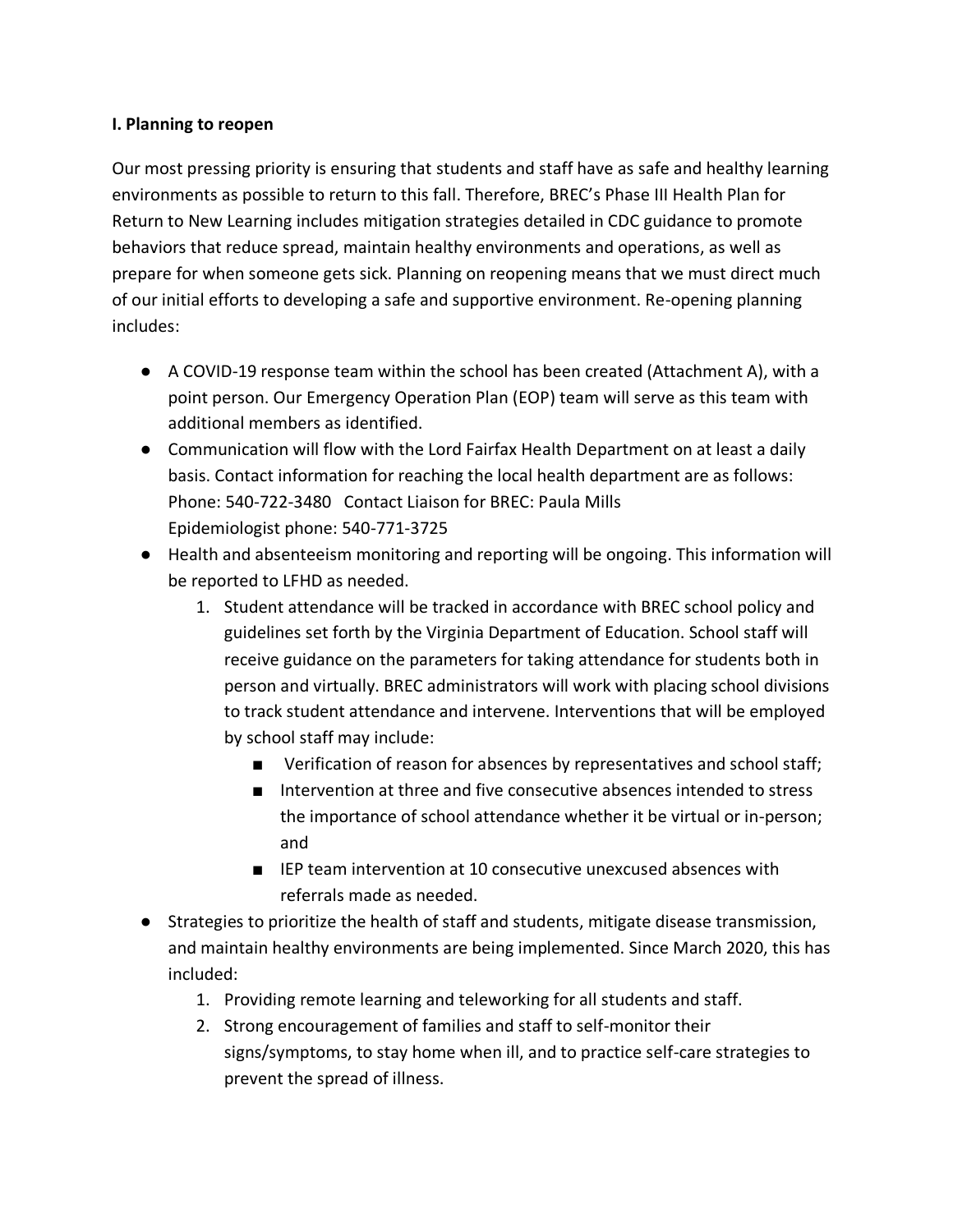- 3. Health screenings are conducted for all persons entering the school and PPE is required.
- 4. In person meetings have been extremely limited and school staff meetings are conducted virtually until re-opening.
- Communication with multiple stakeholders is ongoing and will include the following:
	- 1. An orientation and training for all staff specific to new COVID-19 mitigation strategies. This training will be completed by the school's director and/or her designee.
	- 2. An orientation will be required for all students and parents returning to school for both in-person and virtual learning. This will be age and developmentally appropriate for all learners, focusing on new COVID-19 mitigation strategies.
	- 3. Communication to parents, staff and students with regard to any new policies or information will be conducted initially by the school director and/or her designee.
	- 4. Plans to communicate positive cases and/or an outbreak detected at school will be determined in collaboration with the LFHD. As a communication mechanism already exists, which includes sample letters and correspondence, guidance will be given to BREC with regard to communicating positive cases and actions to be taken. (Attachments B1-B5). BREC will collaborate with the WCHD to determine notification procedures for families and community members utilizing the "[Preparing for When Someone Gets Sick](https://www.cdc.gov/coronavirus/2019-ncov/community/schools-childcare/schools.html)" process and coordinate messaging on the school's webpage.
	- 5. BREC Administrators will:
		- Create written correspondence to send to all parents/guardians;
		- Meet with the EOP team on a monthly basis to provide important health updates;
		- A Member of the EOP team will attend Local Emergency Planning Committee (LEPC) meetings;
		- Provide training resources for all staff members to include;
			- Safe and effective use of PPE;
			- Recognizing COVID-19 symptoms in staff members and students;
			- Working with and supporting an ill student.
- Blue Ridge Educational Center will work collaboratively with all stakeholders and will continue participation in community response efforts. Since March 2020, this has included transportation support, home delivery of school supplies, therapeutic interventions for students and families, technology support, and participation with the local emergency planning committee.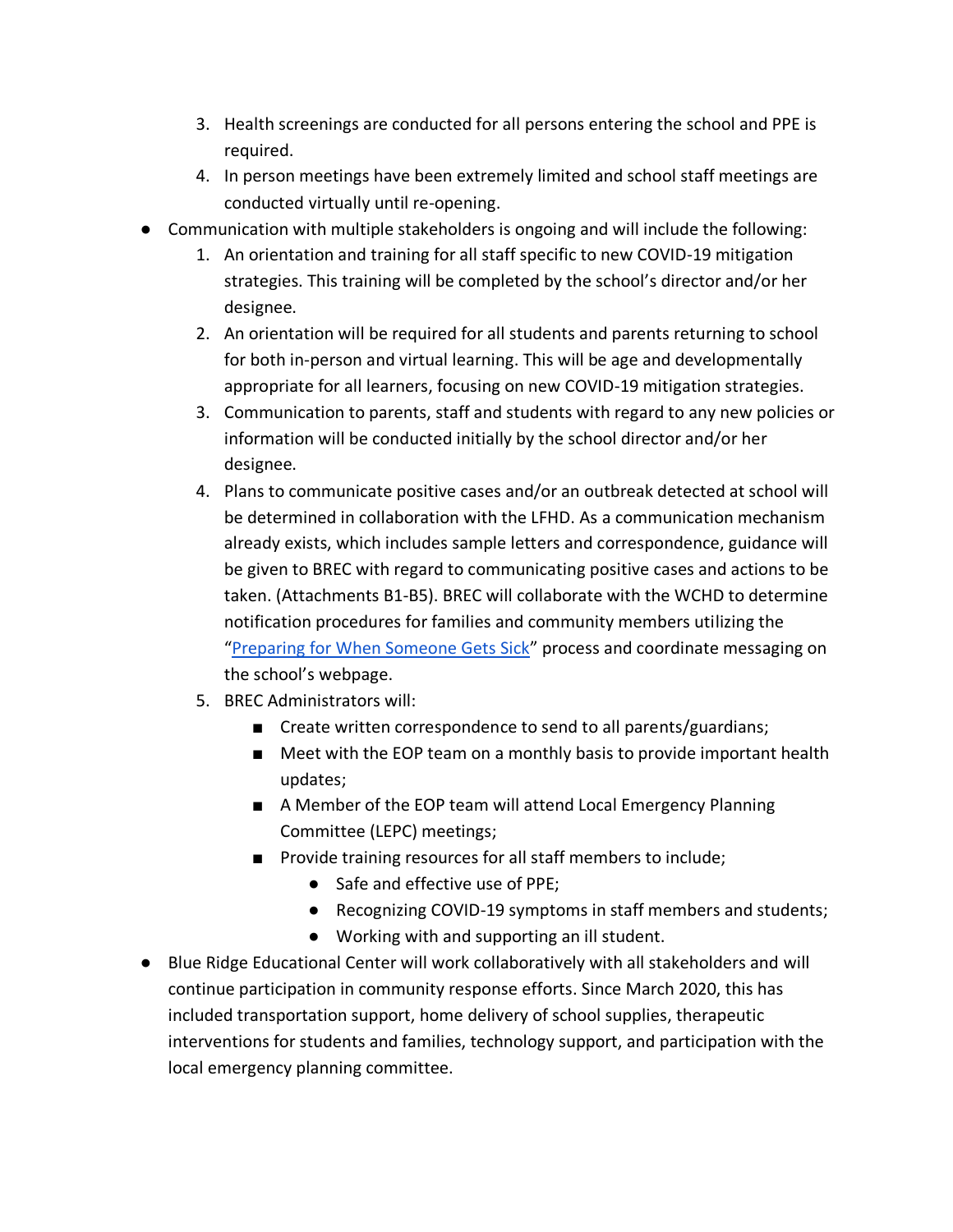- Personal protective equipment (PPE) is being acquired on an ongoing basis in preparation for adequate PPE materials for all students and staff for each day of school.
- A room will be designated to support possible COVID-19 cases that are identified in school. N95 masks, shields, gowns and gloves will be available for use in this location.
- Resources are in place to support the social and emotional needs of students to ensure that our school, students and staff are healthy and safe before we can effectively focus on teaching and learning. This includes access to community-based mental health supports who partner with BREC, as well as, on-going and direct therapeutic support to all BREC students, their families and BREC staff members.

#### II. **Promoting Behaviors that Reduce the Spread of COVID-19**

Consistent with the Phase Guidance for Virginia Schools, physical distancing and other measures will remain important prevention strategies. Additional measures will include gathering limits (consistent with any existing Executive Order) and other mitigation strategies. BREC will follow all guidance from the CDC to the greatest extent possible. The CDC advises that individuals maintain six feet of distance to reduce the risk of COVID-19 transmission. The World Health Organization (WHO) advises that schools maintain a distance of at least one meter (approx. three feet) between everyone present at school. Additionally, the American Academy of Pediatrics (AAP) says spacing as close as three feet may have similar benefits if students wear cloth face coverings and do not have symptoms of illness.

Adherence to appropriate physical distancing and hygiene requirements throughout each stage of the reco*v*ery process is necessary for the health and safety of BREC's school community. Signs and messaging will be posted throughout the school to promote behaviors that reduce the spread of illness. Those at BREC will be expected to:

- Complete daily health screenings
- Wear face coverings and masks unless appropriate physical distancing is adhered to
- Whenever possible, maintain at least a 6ft physical distance from others
- Wash hands with soap and water for at least 20 seconds and use hand sanitizer if washing is not available
- Cover coughs and sneezes into an elbow or sleeve and throw away tissues after each use
- Staying home when sick is required. If you are feeling sick you should stay home. Staff and students who have recently had close contact with a person with COVID-19 should also stay home and monitor their health.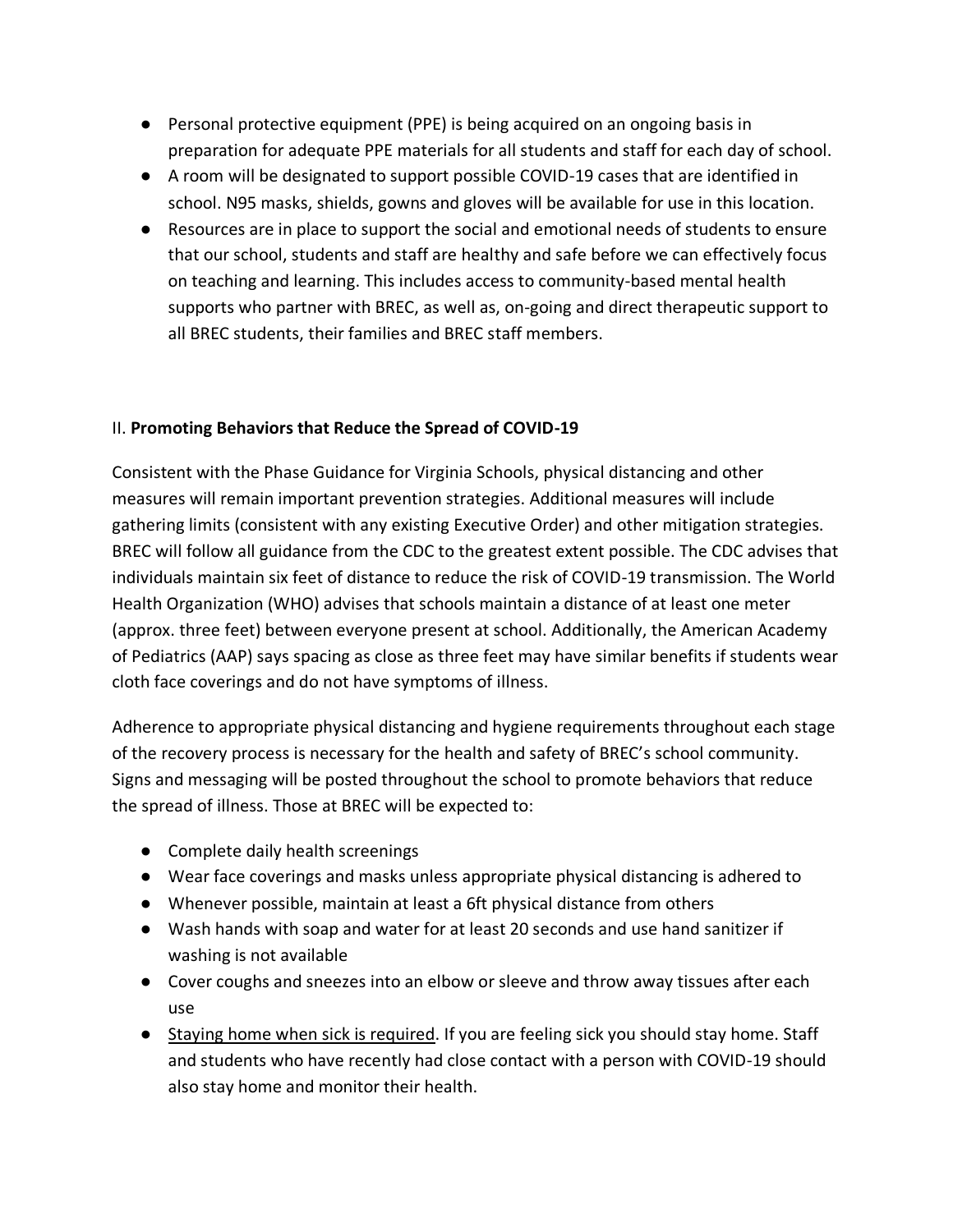In addition to physical distancing, other distancing precautions include, but are not limited to: restricting mixing classes/groups of students, closing or staggering the use of communal spaces, limiting the size of groups participating in outdoor activities with a priority on physical distancing and limiting mixing of classrooms. Indoor and outdoor recreational sports may occur if ten feet of physical distancing can be maintained by all instructors and participants.

In order to acclimate our staff members, students and their families to these new school practices, comprehensive orientations will be held prior to students returning for new learning. An education / training plan for staff, students, and families will be led by a school administrator.

#### **III. Maintaining Healthy Environments**

- Daily screenings will be conducted for all staff and students entering the buildings. This will be done with a temporal thermometer. School staff will use the COVID-19 screening flow chart provided by the CDC. All staff and students, supported by their parents/guardians, will be asked to complete the daily self-assessment health questionnaire (Attachment C).
- Cleaning and Disinfecting of frequently touched surfaces (e.g. door handles, sinks, desk tops, classroom equipment) will be conducted at least daily or between each use as much as possible. The use of shared objects will be limited. Additionally, a schedule for increased cleaning and disinfecting will be followed. Until otherwise determined by the Board of Directors, the physical facility will be closed for deep cleaning between each learning group (e.g. every Wednesday and Saturday). Cleaning products should not be used near children, and staff should ensure that there is adequate ventilation when using these products to prevent children or themselves from inhaling toxic fumes. Cleaning products for deep cleaning will only be used when the school is closed to students.
- Hygiene Practices
	- 1. BREC follows the [guidelines issued by the CDC a](https://www.cdc.gov/coronavirus/2019-ncov/community/reopen-guidance.html)nd uses the Environmental Protection Agency (EPA) approved disinfectants. Special attention has been given to ensure that updated guidelines are followed, and the CDC website is closely monitored for changing information. BREC custodial staff have been trained to meet these guidelines. The school administrator and custodial staff will work together in determining any additional needs for the building.
	- 2. In accordance with CDC guidance, BREC hand sanitizer, containing a minimum of 60 percent ethanol alcohol, will be strategically placed throughout the school.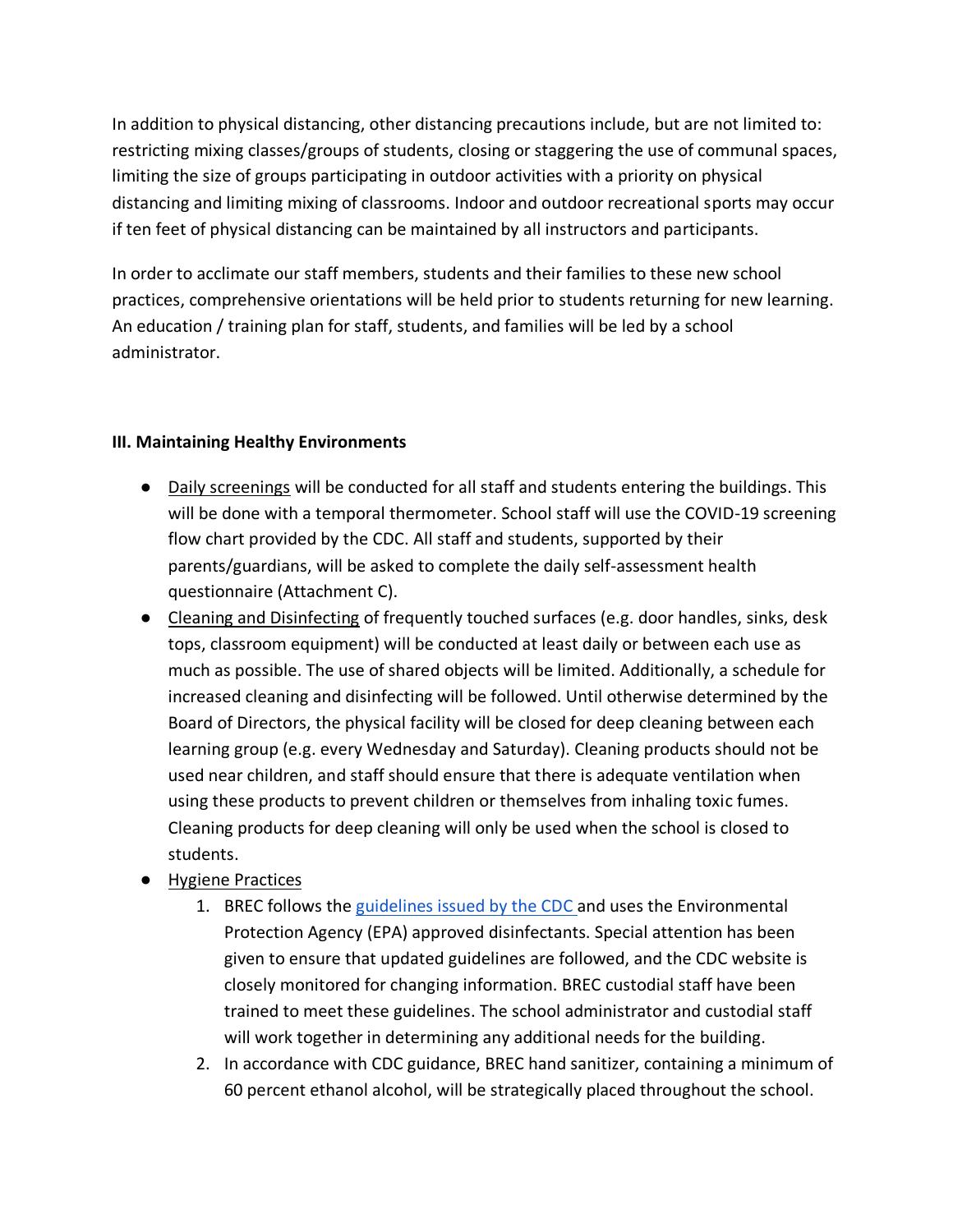- 3. Sharing supplies will be kept to a minimum. Commonly touched areas of any classroom or other location throughout the school building will be cleaned and sanitized by school staff throughout the school day.
- Ventilation: BREC has taken measure to assure that the ventilation system is operating properly and the circulation of outside air is done at the maximum extent possible. This will be continuously monitored. Prior to re-opening, a site evaluation of all current equipment will be conducted to ensure the system is bringing in the significant amount of outside air already required by Code. BREC will increase the amount of outside air into buildings prior to occupancy, and post occupancy for the building and for each classroom.
- Water System: to minimize the risk of diseases associated with water, [CDC guidance](https://www.cdc.gov/coronavirus/2019-ncov/php/building-water-system.html) is being followed to ensure that BREC's water system and features are safe for use after the prolonged school closure. The hallway drinking fountain is closed. The water bottle refill station will be frequently cleaned and sanitized for use. Staff and students will be encouraged to bring their own water bottle to minimize the use and touching of water stations.
- Physical distancing will be encouraged at all times. The department of education guidelines will be followed. The number of students in a class will be limited and classroom layouts will be modified to create 6ft of distancing when feasible. In addition, blended learning, virtual learning and other opportunities will be employed. Group outings will be postponed and planned in accordance with Executive Orders that are in effect. All volunteers for the school must be approved by the administrator and will be subject to all guidelines for students and staff.

#### **IV. Maintaining Healthy Operations**

Protections and supports are available for our most vulnerable staff and students. Individual plans will be developed for each person identified with these needs. Some examples are remote work sites, flexible scheduling, and other strategies that can help protect this segment of the population while supporting them in the least restrictive environment. Administration has gathered information of who needs this support and it is done in a confidential manner.

- BREC will follow the Governor's Executive Orders. Gatherings, field trips, and other activities will follow this guidance.
- Sick leave policies are in place that allow staff to stay home or self-isolate when they are sick. BREC practices allow employees to stay home if they are sick with COVID-19,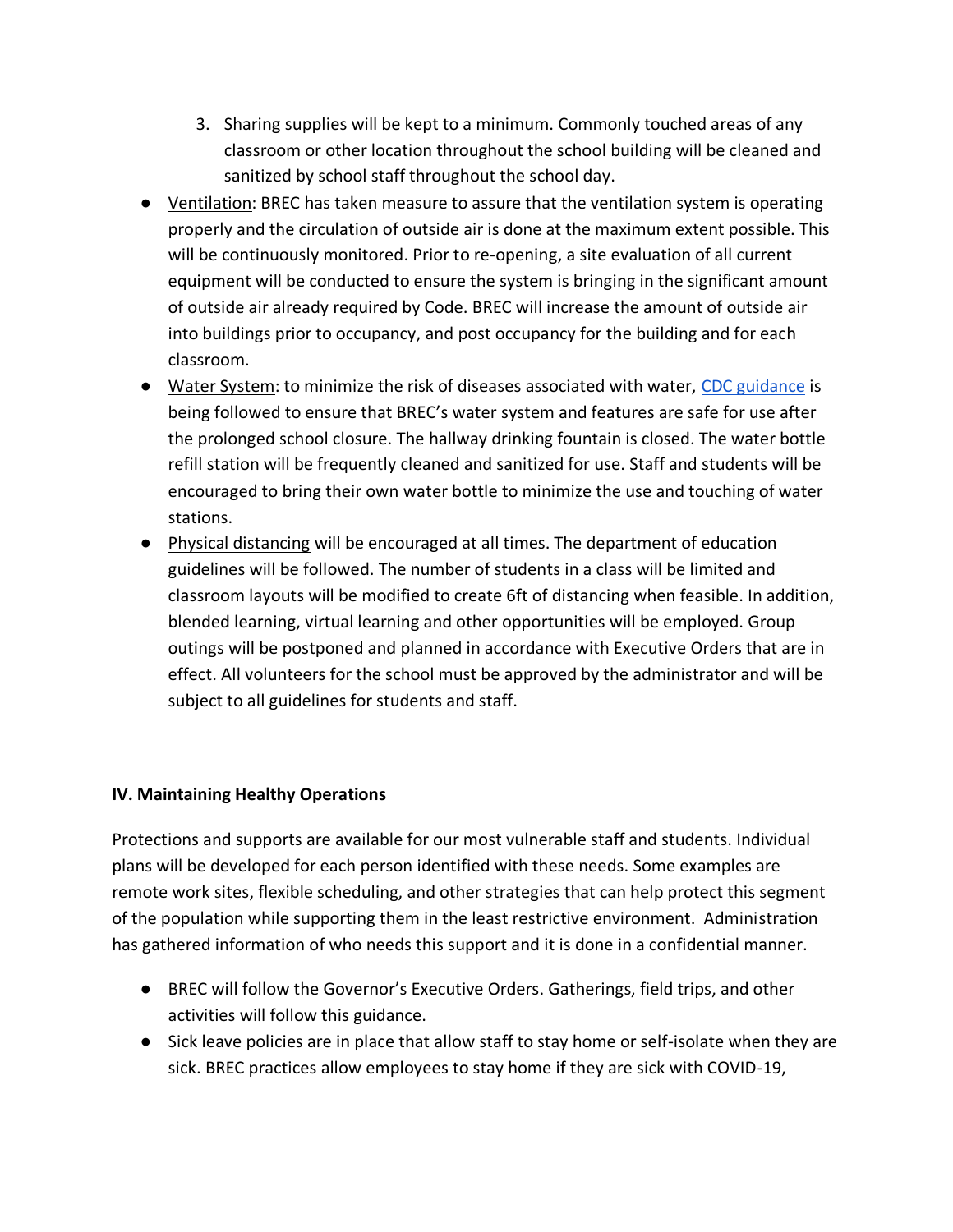quarantined due to exposure, and to care for a family member diagnosed with COVID-19. Employees will utilize accrued sick leave in this circumstance.

- As continuity of operations is critical, BREC will cross train staff in a variety of functions. These cross training efforts include clinic coverage, administrative duties and other areas.
- All water fountains will be turned off and bottle filling stations will be provided.
- Cohorting of students will be practiced for at least the 1st semester of the school year and will continue as deemed necessary and appropriate. Mixing of staff and students will be limited to ensure that groups of staff and students are as static as possible.
- Consistent with applicable law and privacy policies, staff and families should self-report to the school if they or their student have [symptoms](https://www.cdc.gov/coronavirus/2019-ncov/symptoms-testing/symptoms.html) of COVID-19, a positive test for COVID-19, or were exposed to someone with COVID-19 within the last 14 days in accordance with [health information sharing regulations for COVID-19.](https://www.hhs.gov/hipaa/for-professionals/special-topics/hipaa-covid19/index.html)
- Staff and students will be encouraged to take breaks from watching, reading, or listening to news stories about COVID-19, including social media if they are feeling overwhelmed or distressed. Healthy eating, exercising, adequate sleep and downtime will be encouraged to help promote coping and resilience. Students and staff will have access to therapeutic support staff provided by the school. An additional resource is the national distress hotline: 1-800-985-5990, or text TalkWithUsto 66746

#### **V. Preparing for When Someone Gets Sick**

BREC will follow guidelines from the CDC and implement the following strategies:

- Separate and isolate those who present with symptoms. A designated location in the building will serve as an isolation room as needed. The EOP team and an administrator will ensure that standard supplies are available for this room and that designated staff who are trained will be deployed as needed.
- Facilitate safe transportation of those who are sick to home or a health care facility. The school administration will contact a parent/guardian, or appropriate emergency contact, for pick-up of sick students, or call 911 for emergency situations.
- Implement cleansing and disinfection procedures of areas used by sick individuals. The OFS has established a protocol outlining enhanced cleaning and disinfection guidelines for areas when a known or suspected COVID-19 exposure has been introduced by a student, employee, or visitor. These guidelines will be followed. Protocol includes direction to close off/demarcate areas with a known or suspected exposure; open outside doors and windows (as allowable) to increase air circulation in the area; and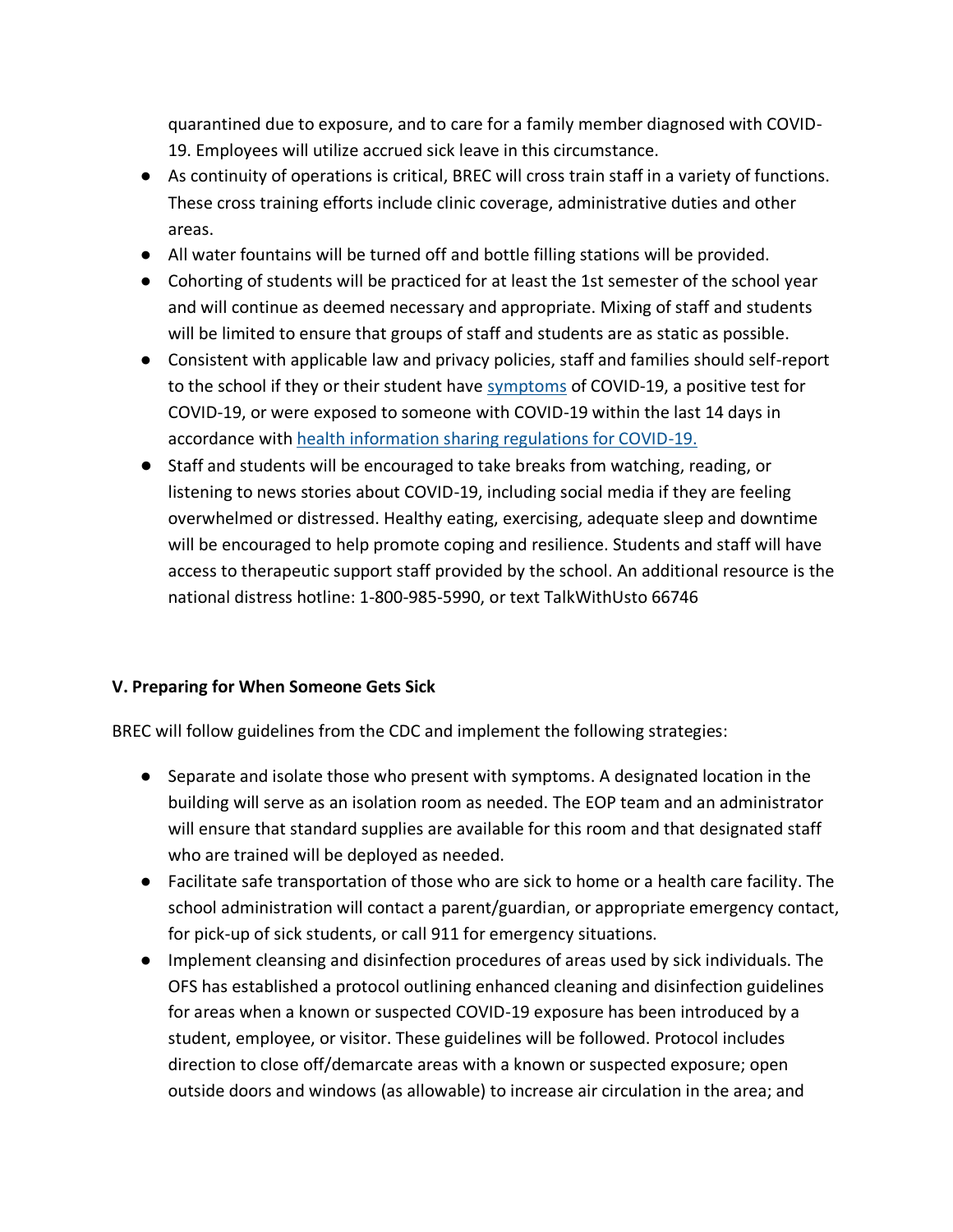wait 24 hours, if possible, after a known or suspected exposure prior to cleaning and disinfection.

- Develop a communications plan with the local health department to initiate public health investigation, contact tracing and consultation on next steps. The Office Manager, Megan Steele, will serve as the main communicator with the WCHD.
- Inform those who have had [close contact](https://www.cdc.gov/coronavirus/2019-ncov/php/public-health-recommendations.html) with a person diagnosed with COVID-19 to stay home and [self-monitor for symptoms,](https://www.cdc.gov/coronavirus/2019-ncov/if-you-are-sick/quarantine.html) and follow [CDC guidance](https://www.cdc.gov/coronavirus/2019-ncov/if-you-are-sick/steps-when-sick.html) if symptoms develop.

#### **VI. Mitigating the Illness**

BREC has established a tiered system of plans to mitigate the circumstances created by COVID-19. BREC is prepared to reduce in-person classes and/or determine if a school closure is needed and will do this in consultation with the LFHD and local placing school divisions. There is no hard and fast threshold for the employment of these strategies as there are a variety of factors used to interpret the data. Factors such as: What is the ongoing risk? What tools do we have to further mitigate risk? Is closure the best option? These factors will be explored by the LFHD, BREC and local placing school divisions before reduction/closure practices are employed. BREC'c closure will not be contingent on Warren County Public Schools (or other school districts) closing. Additionally, it is impossible to eliminate all risk of infection. If the IEP team or parent(s) deem it is unsafe for a student to attend in-person, a decision can be made by the IEP team.